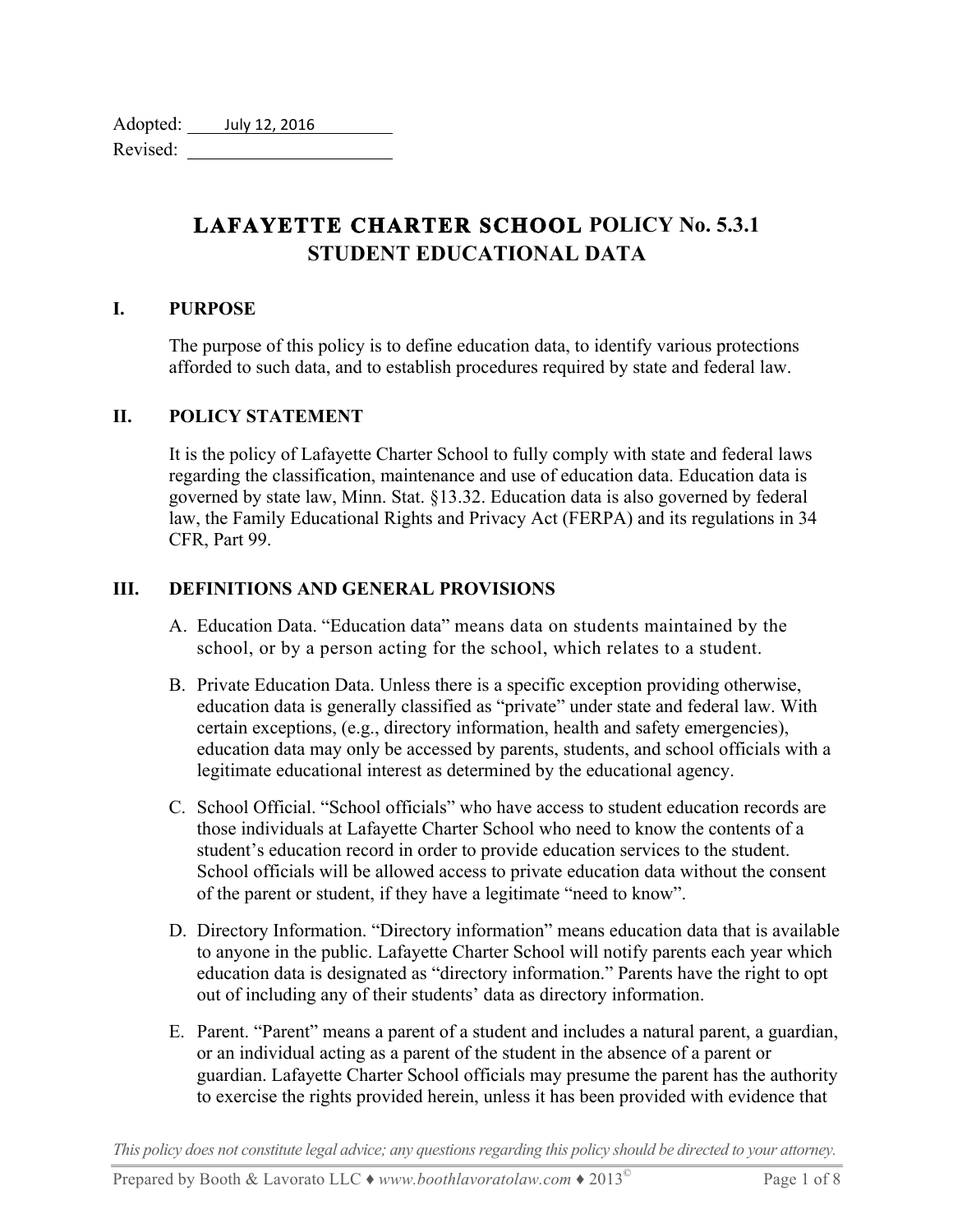there is a state law or court order governing such matters as marriage dissolution, separation or child custody, or a legally binding instrument which provides to the contrary.

## **IV. STATEMENT OF RIGHTS**

- A. Rights of Parents and Students. Parents and students have the following rights under this policy:
	- 1. The right to inspect and review the student's education records;
	- 2. The right to request the amendment of the student's education records to ensure that they are not inaccurate, misleading, or otherwise in violation of the student's privacy or other rights;
	- 3. The right to consent to disclosures of personally identifiable information contained in the student's education records, except to the extent that such consent is not required for disclosure pursuant to this policy, state or federal law, or the regulations promulgated thereunder;
	- 4. The right to file a complaint with the U.S. Department of Education concerning alleged failures by the school to comply with the federal law and the regulations promulgated thereunder;
	- 5. The right to be informed about rights under the federal law; and
	- 6. The right to obtain a copy of this policy.

# **V. WHEN PRIOR INFORMED CONSENT TO RELEASE EDUCATION RECORDS IS NOT REQUIRED**

- A. In certain circumstances, Lafayette Charter School may release information from the education records of a student without the prior informed consent of the parent of the student if the disclosure is consistent with state and federal laws governing such release. These circumstances include:
	- 1. Pursuant to a valid court order. However, Lafayette Charter School must make a reasonable effort to notify the parent or eligible student of the order or subpoena in advance of compliance, so that the parent or eligible student may seek protective action, unless the disclosure is in compliance with:
		- a. Federal grand jury subpoena and the court has ordered that the existence or the contents of the subpoena or the information furnished in response to the subpoena not be disclosed;
		- b. Any other subpoena issued for a law enforcement purpose and the court or other issuing agency has ordered that the existence or the contents of the subpoena or the information furnished in response to the subpoena not be disclosed; or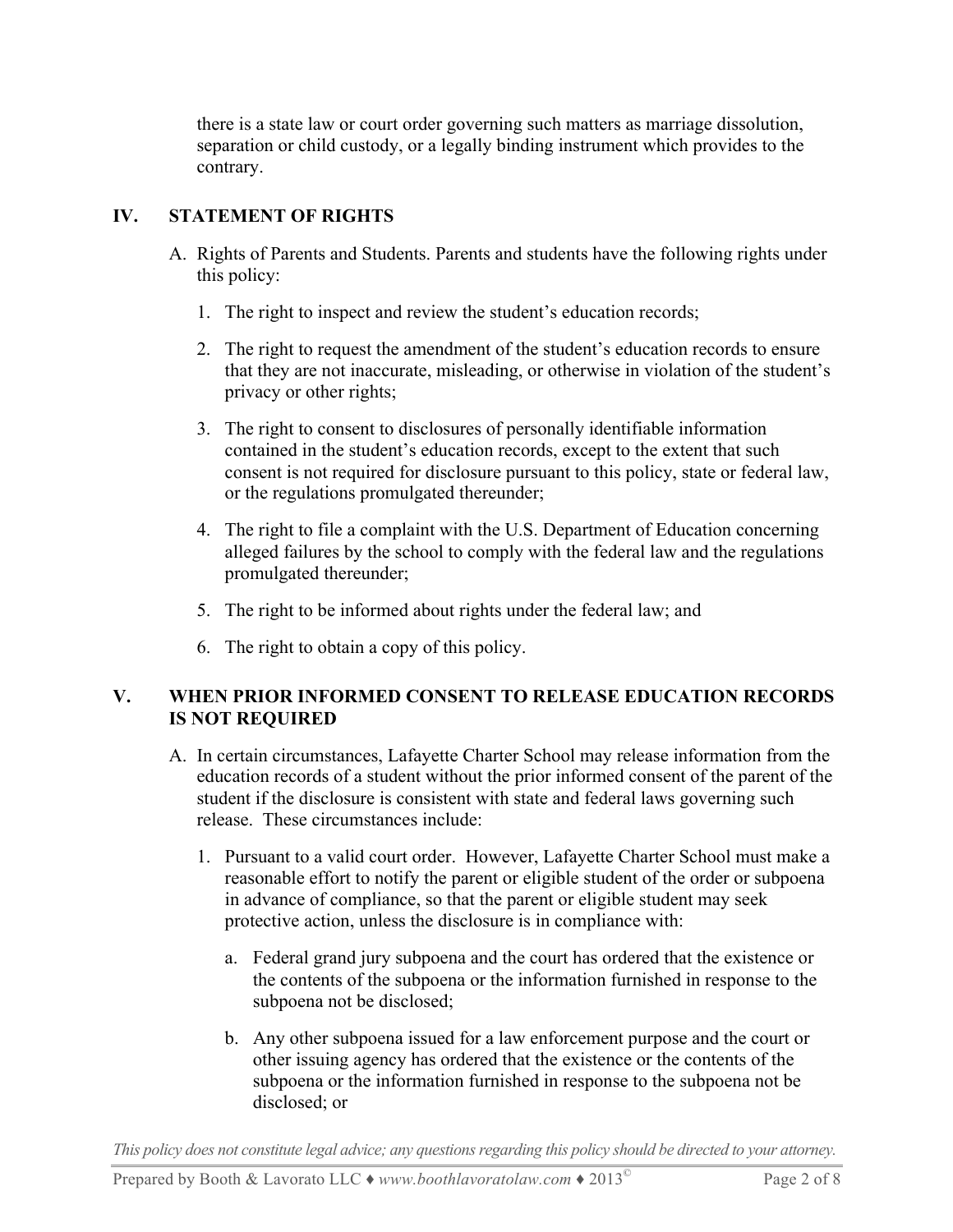- c. An *ex parte* court order obtained by the United States Attorney General (or designee not lower than an Assistant Attorney General) concerning investigations or prosecutions of an offense listed in 18 U.S.C. 2332b(g)(5)(B) or an act of domestic or international terrorism as defined in 18 U.S.C. 2331.
- 2. Pursuant to a statute specifically authorizing access to the private data;
- 3. The disclosure is to other school officials, including teachers, within Lafayette Charter School if the officials are determined to have legitimate educational interests.
- 4. The disclosure is to officials of another school, school system, or institution of postsecondary education where the student seeks or intends to enroll, or where the student is already enrolled so long as the disclosure is for purposes related to the student's enrollment or transfer;
- 5. To appropriate health authorities to the extent necessary to administer immunization programs and for bona fide epidemiologic investigations which the commissioner of health determines are necessary to prevent disease or disability to individuals in the public educational agency or institution in which the investigation is being conducted;
- 6. To appropriate school officials to the extent necessary to indicate the extent and content of remedial instruction, including the results of assessment testing and academic performance at a postsecondary institution during the previous academic year by a student who graduated from a Minnesota school district within two years before receiving the remedial instruction;
- 7. To volunteers who are determined to have a legitimate educational interest in the data and who are conducting activities and events sponsored by or endorsed by the educational agency or institution for students or former students;
- 8. To the Commissioner of Education for purposes of an assessment or investigation of a report of alleged maltreatment of a student. Upon request by the Commissioner data that are relevant to a report of maltreatment and are from the school's investigations of alleged maltreatment of a student must be disclosed to the commissioner, including, but not limited to, the following:
	- a. Information regarding the student alleged to have been maltreated;
	- b. Information regarding student and employee witnesses;
	- c. Information regarding the alleged perpetrator; and
	- d. What corrective or protective action was taken, if any, by the school facility in response to a report of maltreatment by an employee or agent of the school or school district.
- 9. If Lafayette Charter School initiates legal action against a parent or student Lafayette Charter School may disclose to the court, without a court order or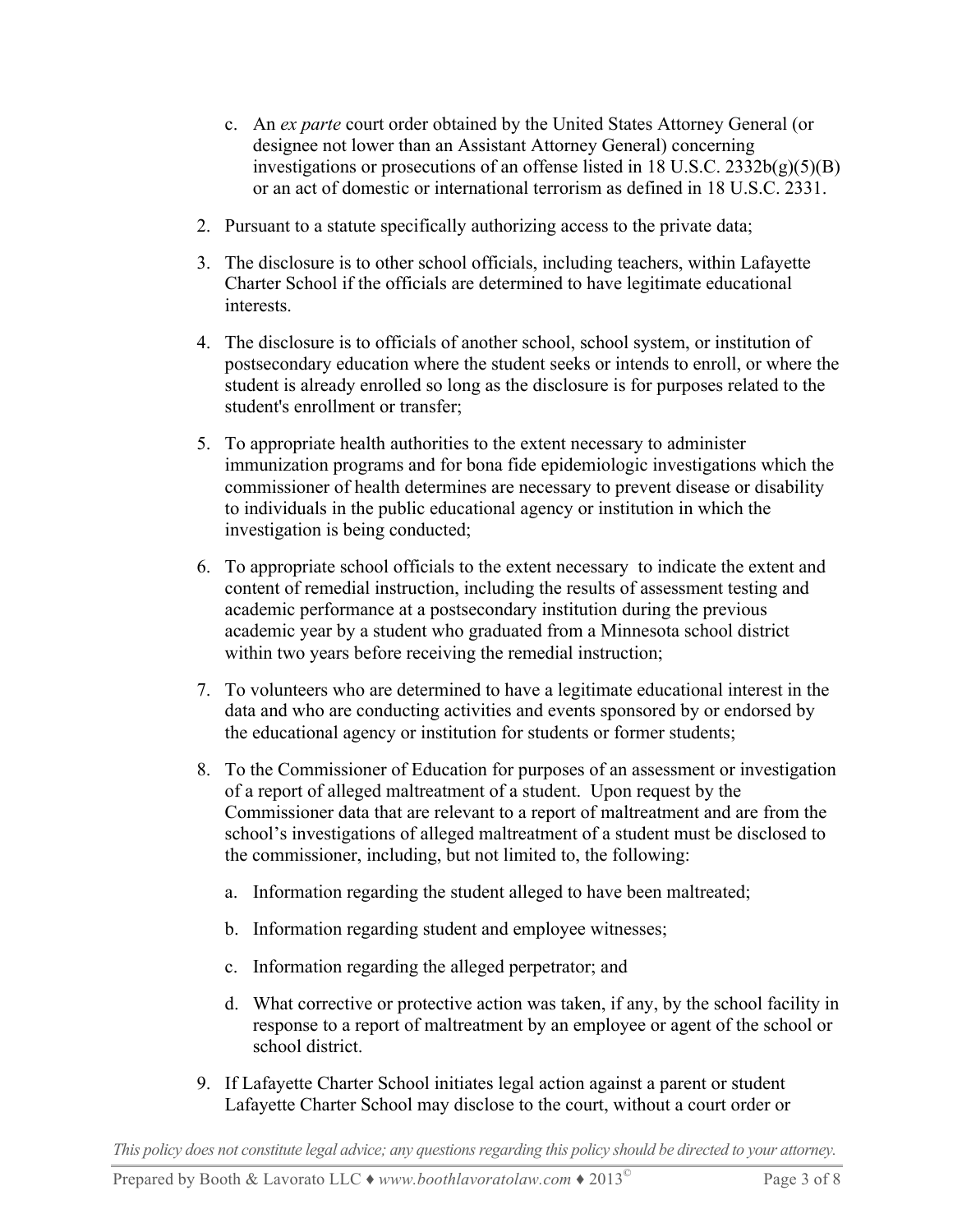subpoena, the education records of the student that are relevant in order to proceed with the legal action as plaintiff.

- 10. If a parent or eligible student initiates legal action against Lafayette Charter School, the school may disclose to the court, without a court order or subpoena, the student's education records that are relevant for the educational agency or institution to defend itself.
- 11. The disclosure is information that Lafayette Charter School has designated as "directory information".

# **VI. HEALTH AND SAFETY EMERGENCIES; DISCIPLINARY ACTIONS**

- A. Lafayette Charter School may disclose personally identifiable information from an education record to appropriate parties, in connection with an emergency if knowledge of the information is necessary to protect the health or safety of the student or other individuals. In making this determination, Lafayette Charter School may take into account the totality of the circumstances pertaining to a threat to the health or safety of a student or other individuals. If Lafayette Charter School determines that there is an articulable and significant threat to the health or safety of a student or other individuals, the school may disclose information from education records to any person whose knowledge of the information is necessary to protect the health or safety of the student or other individuals.
- B. Lafayette Charter School may include in the education records of a student appropriate information concerning disciplinary action taken against the student for conduct that posed a significant risk to the safety or well-being of that student, other students, or other members of the school community; additionally, Lafayette Charter School may provide the same information to teachers and the School Board within the school who have a legitimate educational interests in the behavior of the student.
- C. Lafayette Charter School may disclose information described above to teachers and schools who have been determined to have legitimate educational interests in the behavior of the student.

### **VI. RECEIPT OF RECORDS REGARDING JUVENILE ADJUDICATIONS; SHARING INFORMATION**

- A. "Juvenile justice system" includes criminal justice agencies and the judiciary when involved in juvenile justice activities**.**
- B. Access by Juvenile Justice System.
	- 1. Request.Authorities in the juvenile justice system may request data if such data concerns the juvenile justice system and the ability of the system to effectively serve, prior to adjudication, the student whose records are released. The authorities to whom the data are released must first submit a written request for the data that certifies that the data will not be disclosed to any other person except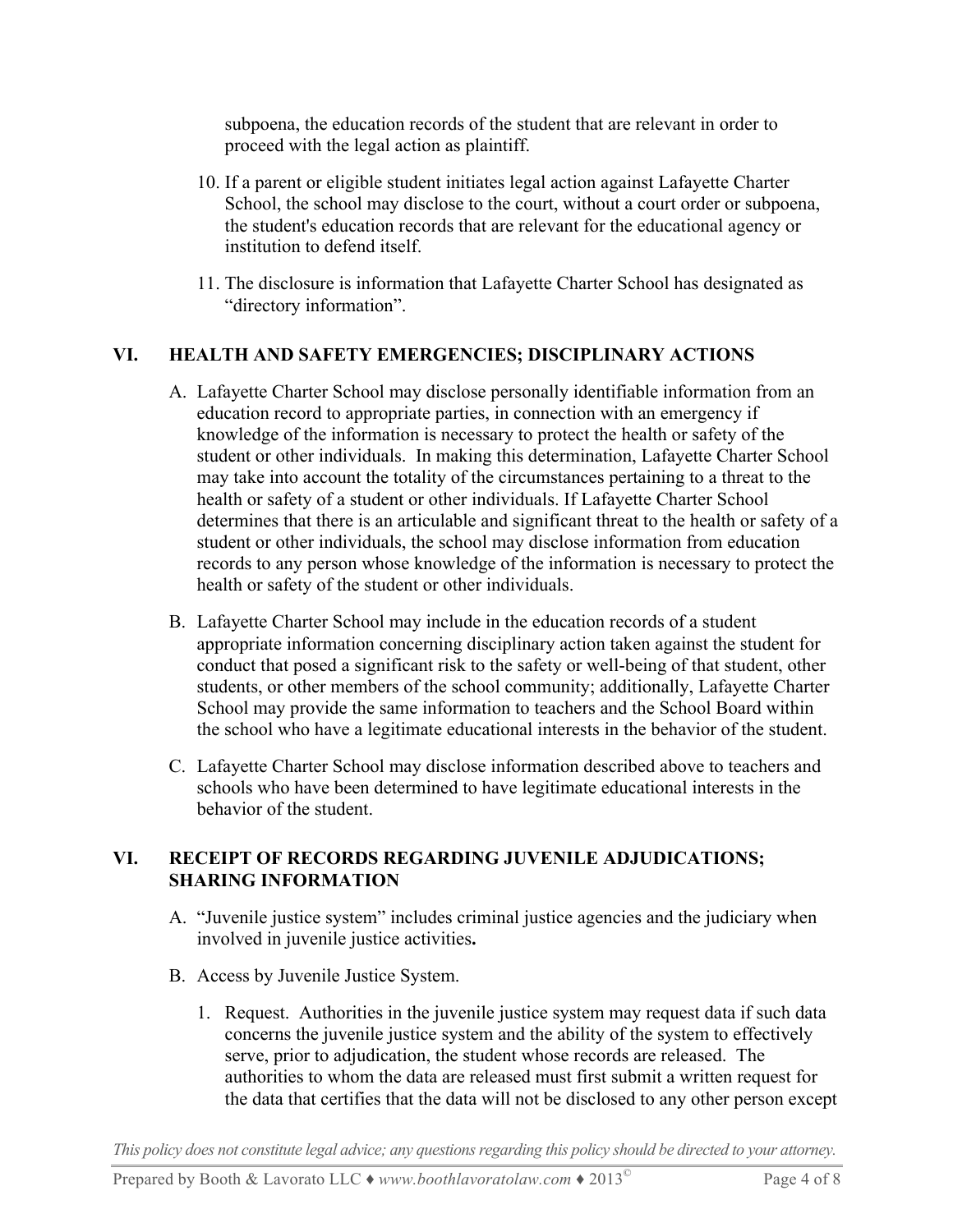as authorized by law without the written consent of the parent of the student and the request and a record of the release are maintained in the student's file. All requests must also include an explanation of why access to the data is necessary to serve the student.

- 2. After a request under B.1 has been made, Lafayette Charter School must disclose the following education data to the juvenile justice system: a student's full name, home address, telephone number, date of birth; a student's school schedule, daily attendance record, and photographs, if any; and parents' names, home addresses, and telephone numbers.
- 3. After a request under B.1 has been made, the school may also disclose the *existence* of the following data about a student:
	- a. Use of a controlled substance, alcohol, or tobacco;
	- b. Assaultive or threatening conduct that could result in dismissal from school;
	- c. Possession or use of weapons or look-alike weapons;
	- d. Theft; or
	- e. Vandalism or other damage to property.

However, the school may not disclose the *actual data* or other information contained in the student's education record and the school must notify the student's parent or guardian by certified mail of the request to disclose information before disclosing the information. If the student's parent or guardian notifies the school within ten days of receiving the certified notice that the parent or guardian objects to the disclosure, the school must not disclose the information. The school must inform the requesting member of the juvenile justice system of the objection. The school must respond to a data request within 14 days if no objection is received from the parent or guardian.

4. Notice to Parents. If Lafayette Charter School receives a request to disclose information about a student to the juvenile justice system the school shall, to the extent permitted by federal law, notify the student's parent or guardian by certified mail of the request to disclose information before disclosing the information. If the student's parent or guardian notifies the school within ten days of receiving the certified notice that the parent or guardian objects to the disclosure, the school must not disclose the information. The school must inform the requesting member of the juvenile justice system of the objection.

### **VII. WHEN PARENTS MAY BE DENIED ACCESS TO EDUCATION RECORDS**

A. Minor's Requests for Denial of Access. In order to deny parental access to education data regarding a minor student, that student must request that Lafayette Charter School deny such access in writing, must set forth the reasons for denying access to the parent and must sign the request. Upon receipt of such request the school will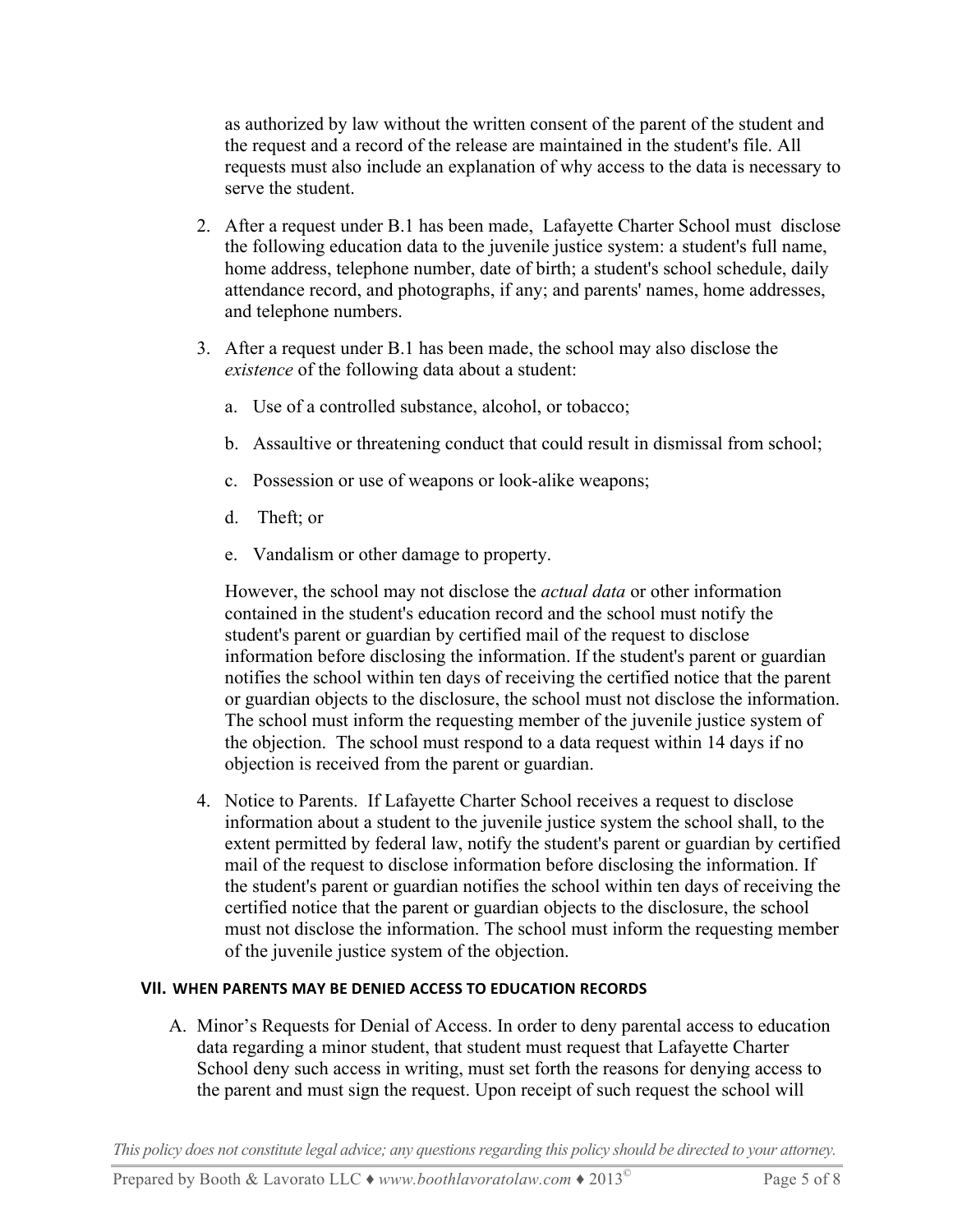determine if honoring the request to deny the parent access would be in the best interest of the minor student. In making this determination, the school will consider the following factors:

- 1. Whether the minor student is of sufficient age and maturity to be able to explain the reasons for and understand the consequences of the request to deny access;
- 2. Whether the personal situation of the minor student is such that denying parental access may protect the student from physical or emotional harm;
- 3. Whether there are grounds for believing that the minor student's reasons for precluding parental access are reasonably accurate;
- 4. Whether the data in question is of such a nature that disclosure of it to the parent may lead to physical or emotional harm to the minor data subject; and
- 5. Whether the data concerns medical, dental or other health services provided pursuant to Minn. Stat. §§144.341-144.347, in which case the data may be released only if the failure to inform the parent would seriously jeopardize the health of the minor.
- B. Reports under the Maltreatment of Minors Reporting Act. Pursuant to Minn. Stat. §626.556, reports pertaining to a neglected and/or physically and/or sexually abused child shall be accessible only to the appropriate welfare and law enforcement agencies. In respect to other parties, such data shall be confidential and will not be made available to the parent or the subject individual by the school.
- C. Conditions Related to the Release of Investigative Data. Data collected by the school as part of an active investigation undertaken for the purpose of the commencement or defense of pending civil legal action, or which are retained in anticipation of a pending civil legal action are classified as "confidential data" and shall not be provided to individuals not associated with the investigation. Parents or eligible students may have access to investigative data of which the student is the subject, but only to the extent the data is not inextricably intertwined with data about other school students, school employees, and/or attorney data as defined in Minn. Stat. §13.393.
	- 1. A "pending civil legal action" for purposes of this subdivision is defined as including, but not limited to, judicial, administrative, or arbitration proceedings.
- D. Release of Information Related to Chemical Abuse. To the extent that the school maintains records of the identity, diagnosis, prognosis, or treatment of any student which are maintained in connection with the performance of any drug abuse prevention function conducted, regulated, or directly or indirectly assisted by any department or agency of the United States, such records are classified as confidential and shall be disclosed only for the purposes and under the circumstances expressly authorized by law.

### **VIII. RESPONSIBLE AUTHORITY; RECORD SECURITY; AND RECORD KEEPING**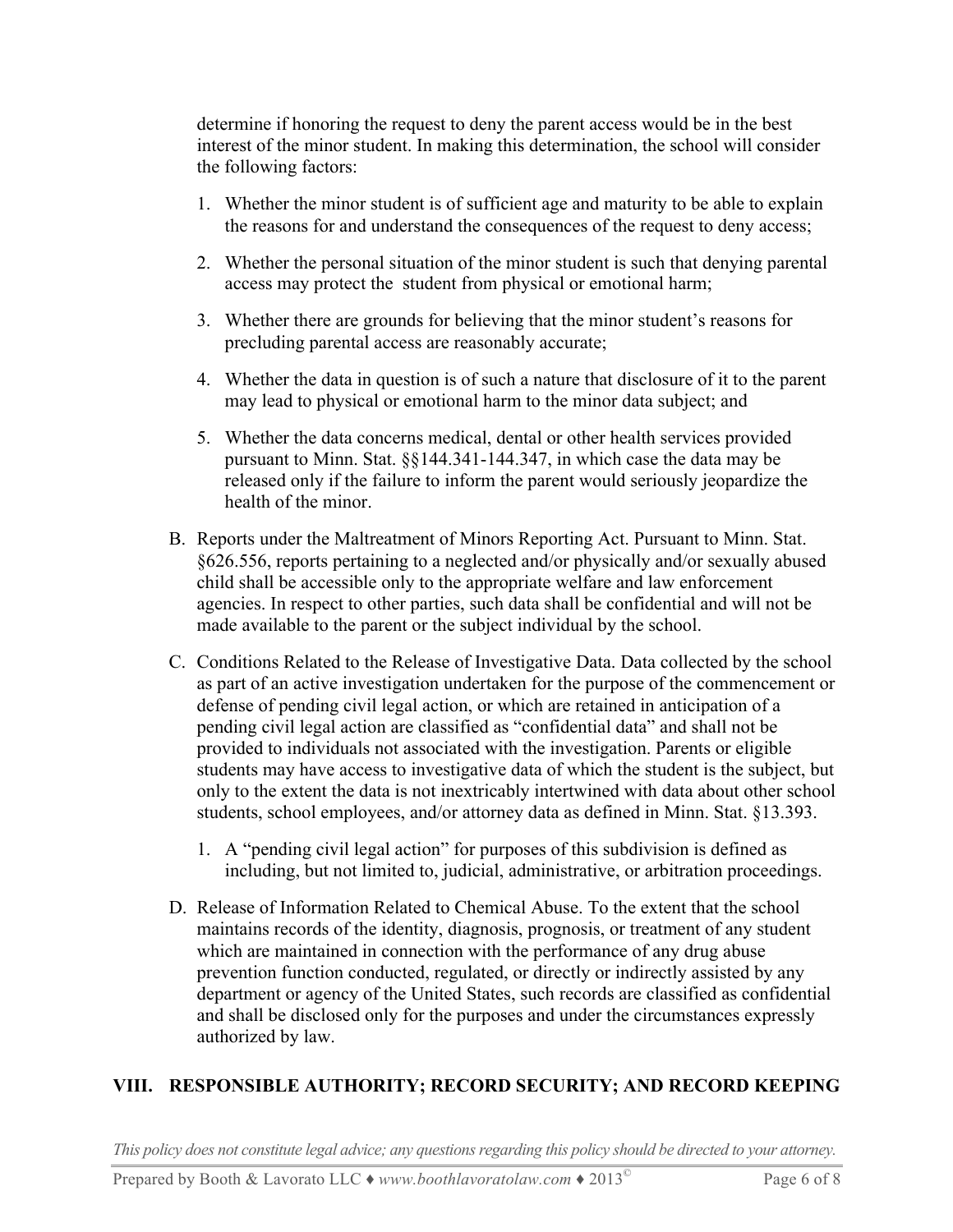- A. Responsible Authority. The responsible authority shall be responsible for the maintenance and security of student records.
- B. Record Security. The Lead Teacher of Lafayette Charter School shall be the records manager of the school, and shall have the duty of maintaining and securing the privacy and/or confidentiality of student records.
- C. Plan for Securing Student Records. The Lead Teacher shall submit to the responsible authority a written plan for securing students records annually each school year. The written plan shall contain the following information:
	- 1. A description of records maintained;
	- 2. Titles and addresses of person(s) responsible for the security of student records;
	- 3. Location of student records, by category, in the buildings;
	- 4. Means of securing student records; and
	- 5. Procedures for access and disclosure.
- D. Review of Written Plan for Securing Student Records. The responsible authority shall review the plans submitted pursuant to paragraph "C" above for compliance with the law, this policy and the various administrative policies of the school. The responsible authority shall then promulgate a chart incorporating the provisions of Paragraph C. which shall become a part of this policy.
- E. Record Keeping. The Responsibility Authority shall, for each request for and each disclosure of personally identifiable information from the education records of a student, maintain a record with the education records of the student which indicates:
	- 1. The parties who have requested or received personally identifiable information from the education records of the student;
	- 2. The legitimate interests these parties had in requesting or obtaining the information; and
	- 3. The names of the state and local educational authorities and federal officials and agencies who may make further disclosures of personally identifiable information from the student's education records without consent.
- F. In the event that Lafayette Charter School discloses personally identifiable information from an education record of a student pursuant to this policy, the record of disclosure required under this section shall also include:
	- 1. The names of the additional parties to which the receiving party may disclose the information on behalf of the school district;
	- 2. The legitimate interests of this policy which each of the additional parties has in requesting or obtaining the information; and